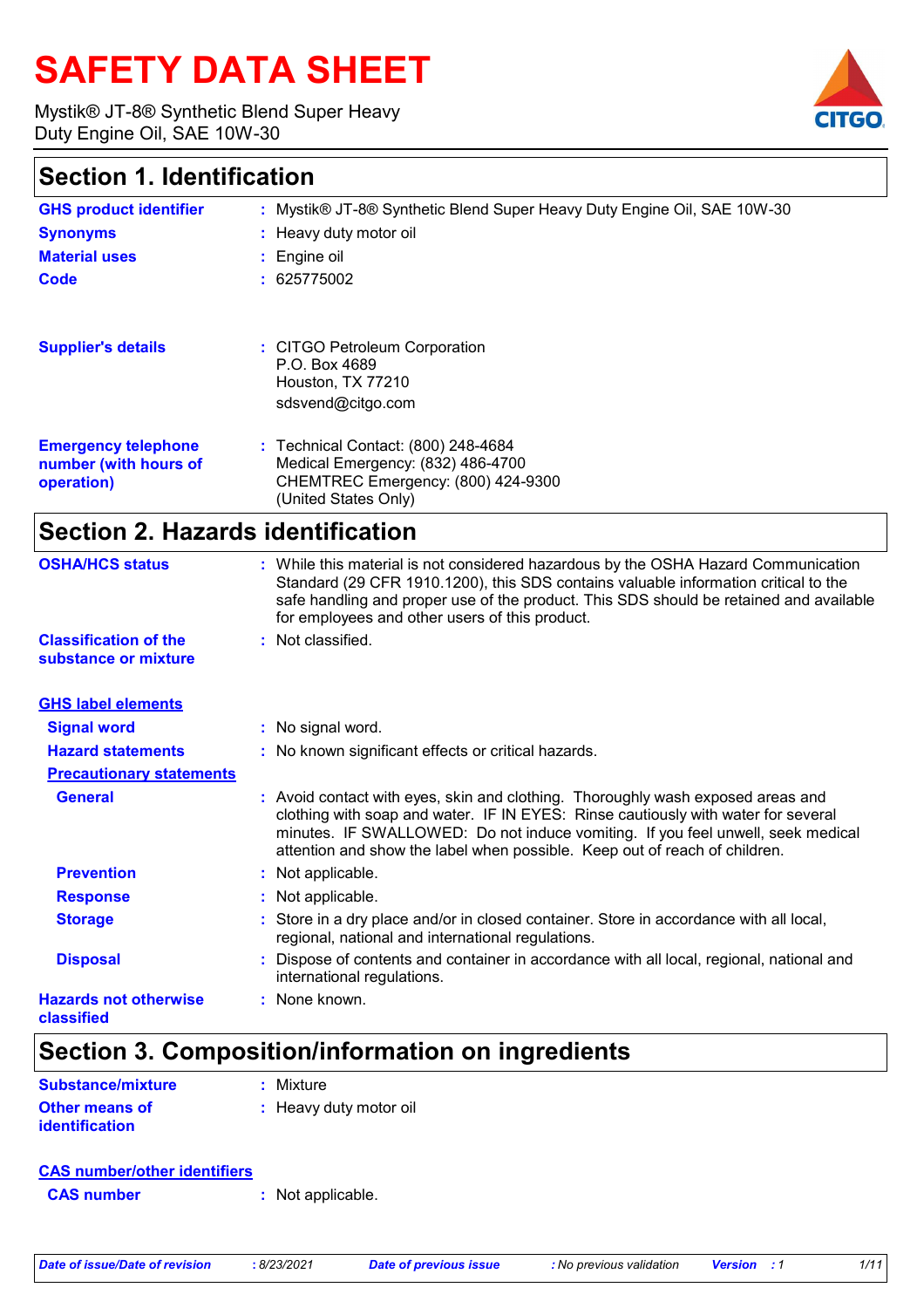## **Section 3. Composition/information on ingredients**

| Ingredient name                                                               | $\frac{9}{6}$ | <b>CAS number</b> |
|-------------------------------------------------------------------------------|---------------|-------------------|
| Distillates (petroleum), hydrotreated heavy paraffinic                        | l≥50 - ≤75    | 64742-54-7        |
| Lubricating oils (petroleum), C20-50, hydrotreated neutral oil-based          | 210 - ≤25     | 72623-87-1        |
| Distillates (petroleum), solvent-dewaxed heavy paraffinic                     | ∣≤3           | 64742-65-0        |
| Distillates (petroleum), solvent-refined heavy paraffinic                     | l≤3           | 64741-88-4        |
| reaction mass of isomers of: C7-9-alkyl 3-(3,5-di-tert-butyl-4-hydroxyphenyl) | l≤3           | 125643-61-0       |
| propionate                                                                    |               |                   |

Any concentration shown as a range is to protect confidentiality or is due to process variation.

**There are no additional ingredients present which, within the current knowledge of the supplier and in the concentrations applicable, are classified as hazardous to health or the environment and hence require reporting in this section.**

**Occupational exposure limits, if available, are listed in Section 8.**

## **Section 4. First aid measures**

### **Description of necessary first aid measures**

| <b>Eye contact</b>  | : Immediately flush eyes with plenty of water, occasionally lifting the upper and lower<br>eyelids. Check for and remove any contact lenses. Get medical attention if irritation<br>occurs.                                            |
|---------------------|----------------------------------------------------------------------------------------------------------------------------------------------------------------------------------------------------------------------------------------|
| <b>Inhalation</b>   | : Remove victim to fresh air and keep at rest in a position comfortable for breathing. Get<br>medical attention if symptoms occur.                                                                                                     |
| <b>Skin contact</b> | : Flush contaminated skin with plenty of water. Remove contaminated clothing and<br>shoes. Get medical attention if symptoms occur.                                                                                                    |
| <b>Ingestion</b>    | : Wash out mouth with water. Remove victim to fresh air and keep at rest in a position<br>comfortable for breathing. Do not induce vomiting unless directed to do so by medical<br>personnel. Get medical attention if symptoms occur. |

#### **Most important symptoms/effects, acute and delayed**

| <b>Eye contact</b>                  | : No known significant effects or critical hazards. |
|-------------------------------------|-----------------------------------------------------|
| <b>Inhalation</b>                   | : No known significant effects or critical hazards. |
| <b>Skin contact</b>                 | : No known significant effects or critical hazards. |
| <b>Ingestion</b>                    | : No known significant effects or critical hazards. |
| <b>Over-exposure signs/symptoms</b> |                                                     |
| <b>Eve contact</b>                  | : No specific data.                                 |
| <b>Inhalation</b>                   | : No specific data.                                 |
| <b>Skin contact</b>                 | : No specific data.                                 |
| <b>Ingestion</b>                    | : No specific data.                                 |

| <b>Notes to physician</b>         | : Treat symptomatically. Contact poison treatment specialist immediately if large<br>quantities have been ingested or inhaled. |
|-----------------------------------|--------------------------------------------------------------------------------------------------------------------------------|
| <b>Specific treatments</b>        | : Treat symptomatically and supportively.                                                                                      |
| <b>Protection of first-aiders</b> | No action shall be taken involving any personal risk or without suitable training.                                             |

#### **See toxicological information (Section 11)**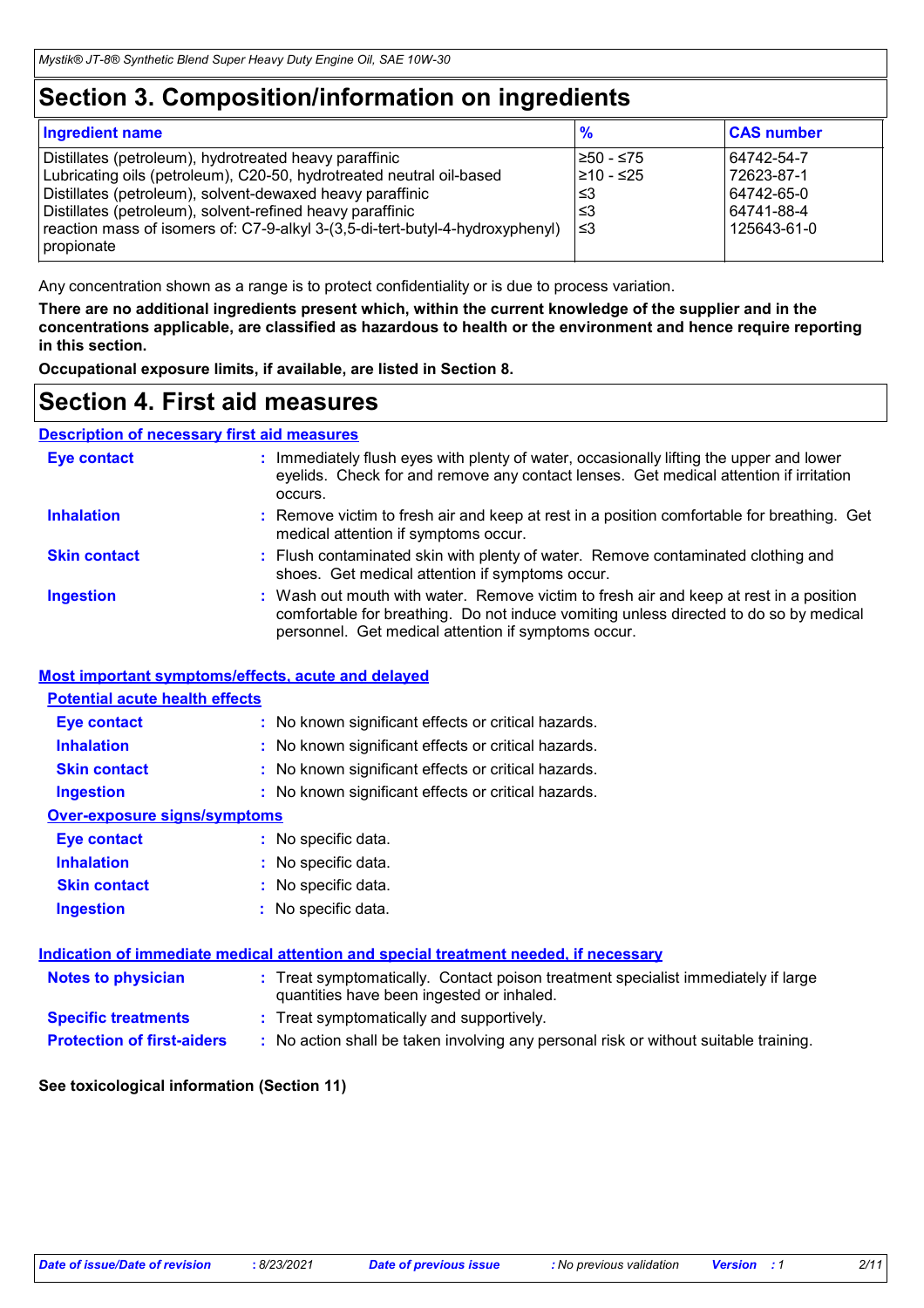## **Section 5. Fire-fighting measures**

| <b>Extinguishing media</b>                               |                                                                                                                                                                                                     |
|----------------------------------------------------------|-----------------------------------------------------------------------------------------------------------------------------------------------------------------------------------------------------|
| <b>Suitable extinguishing</b><br>media                   | : Use an extinguishing agent suitable for the surrounding fire.                                                                                                                                     |
| <b>Unsuitable extinguishing</b><br>media                 | : None known.                                                                                                                                                                                       |
| <b>Specific hazards arising</b><br>from the chemical     | : In a fire or if heated, a pressure increase will occur and the container may burst.                                                                                                               |
| <b>Hazardous thermal</b><br>decomposition products       | Decomposition products may include the following materials:<br>carbon dioxide<br>carbon monoxide<br>sulfur oxides<br>phosphorus oxides<br>metal oxide/oxides                                        |
| <b>Special protective actions</b><br>for fire-fighters   | : Promptly isolate the scene by removing all persons from the vicinity of the incident if<br>there is a fire. No action shall be taken involving any personal risk or without suitable<br>training. |
| <b>Special protective</b><br>equipment for fire-fighters | Fire-fighters should wear appropriate protective equipment and self-contained breathing<br>apparatus (SCBA) with a full face-piece operated in positive pressure mode.                              |

## **Section 6. Accidental release measures**

| <b>Personal precautions, protective equipment and emergency procedures</b> |          |                                                                                                                                                                                                                                                                                                                                                                                                                                                                                                                                                                                            |  |  |
|----------------------------------------------------------------------------|----------|--------------------------------------------------------------------------------------------------------------------------------------------------------------------------------------------------------------------------------------------------------------------------------------------------------------------------------------------------------------------------------------------------------------------------------------------------------------------------------------------------------------------------------------------------------------------------------------------|--|--|
| For non-emergency<br>personnel                                             |          | : No action shall be taken involving any personal risk or without suitable training.<br>Evacuate surrounding areas. Keep unnecessary and unprotected personnel from<br>entering. Do not touch or walk through spilled material. Put on appropriate personal<br>protective equipment.                                                                                                                                                                                                                                                                                                       |  |  |
| For emergency responders                                                   | <b>C</b> | If specialized clothing is required to deal with the spillage, take note of any information in<br>Section 8 on suitable and unsuitable materials. See also the information in "For non-<br>emergency personnel".                                                                                                                                                                                                                                                                                                                                                                           |  |  |
| <b>Environmental precautions</b>                                           |          | : Avoid dispersal of spilled material and runoff and contact with soil, waterways, drains<br>and sewers. Inform the relevant authorities if the product has caused environmental<br>pollution (sewers, waterways, soil or air).                                                                                                                                                                                                                                                                                                                                                            |  |  |
| <b>Methods and materials for containment and cleaning up</b>               |          |                                                                                                                                                                                                                                                                                                                                                                                                                                                                                                                                                                                            |  |  |
| <b>Small spill</b>                                                         |          | : Stop leak if without risk. Move containers from spill area. Dilute with water and mop up<br>if water-soluble. Alternatively, or if water-insoluble, absorb with an inert dry material and<br>place in an appropriate waste disposal container. Dispose of via a licensed waste<br>disposal contractor.                                                                                                                                                                                                                                                                                   |  |  |
| <b>Large spill</b>                                                         |          | : Stop leak if without risk. Move containers from spill area. Prevent entry into sewers,<br>water courses, basements or confined areas. Wash spillages into an effluent treatment<br>plant or proceed as follows. Contain and collect spillage with non-combustible,<br>absorbent material e.g. sand, earth, vermiculite or diatomaceous earth and place in<br>container for disposal according to local regulations (see Section 13). Dispose of via a<br>licensed waste disposal contractor. Note: see Section 1 for emergency contact<br>information and Section 13 for waste disposal. |  |  |

## **Section 7. Handling and storage**

| <b>Precautions for safe handling</b>             |            |                                                                                                                                                                                                                                                                                                                                                |                          |                    |      |
|--------------------------------------------------|------------|------------------------------------------------------------------------------------------------------------------------------------------------------------------------------------------------------------------------------------------------------------------------------------------------------------------------------------------------|--------------------------|--------------------|------|
| <b>Protective measures</b>                       |            | Put on appropriate personal protective equipment (see Section 8).                                                                                                                                                                                                                                                                              |                          |                    |      |
| <b>Advice on general</b><br>occupational hygiene | measures.  | Eating, drinking and smoking should be prohibited in areas where this material is<br>handled, stored and processed. Workers should wash hands and face before eating,<br>drinking and smoking. Remove contaminated clothing and protective equipment before<br>entering eating areas. See also Section 8 for additional information on hygiene |                          |                    |      |
| Date of issue/Date of revision                   | :8/23/2021 | <b>Date of previous issue</b>                                                                                                                                                                                                                                                                                                                  | : No previous validation | <b>Version</b> : 1 | 3/11 |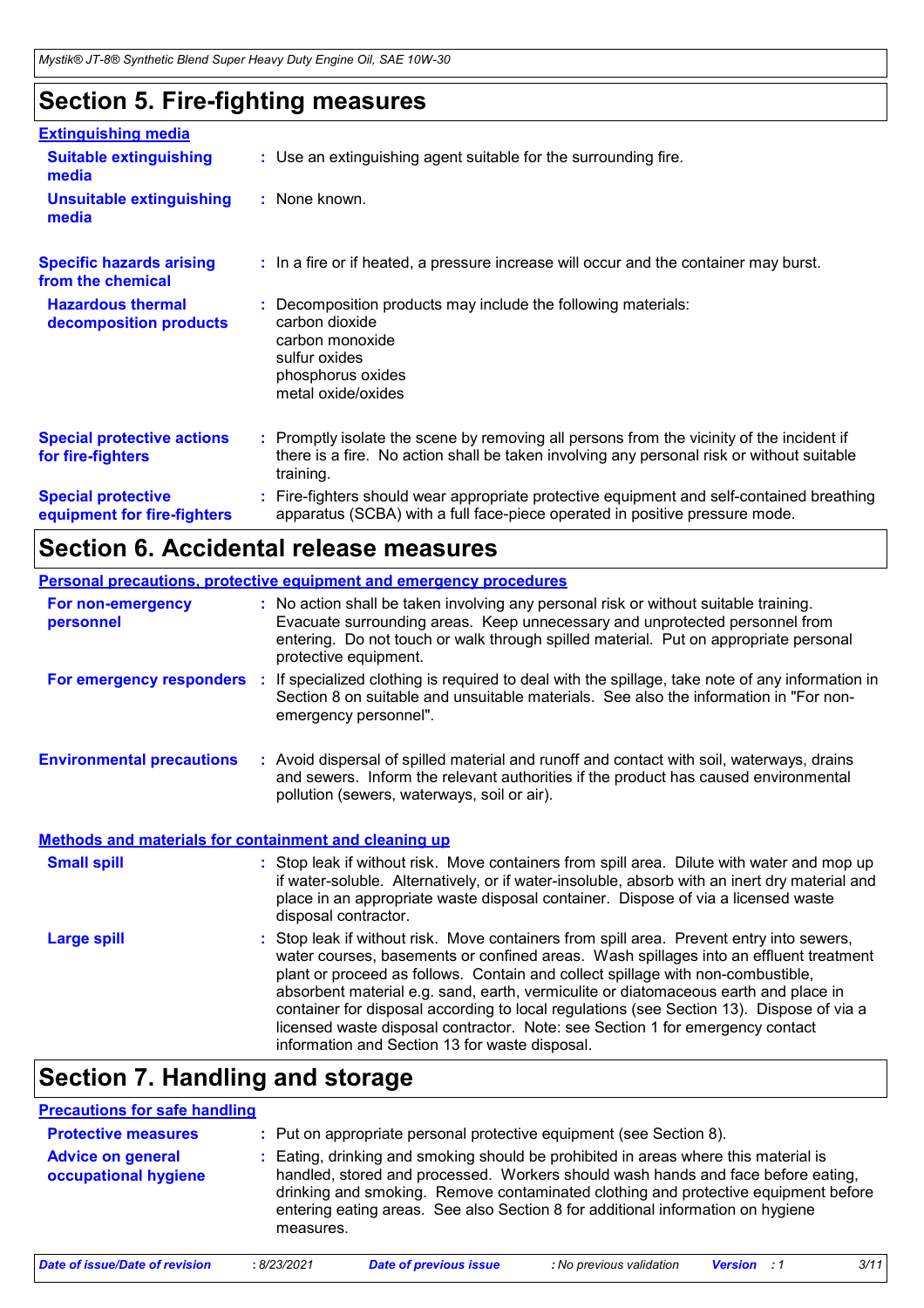## **Section 7. Handling and storage**

| <b>Conditions for safe storage,</b><br>including any<br><i>incompatibilities</i> | Store in accordance with local regulations. Store in original container protected from<br>÷<br>direct sunlight in a dry, cool and well-ventilated area, away from incompatible materials<br>(see Section 10) and food and drink. Keep container tightly closed and sealed until<br>ready for use. Containers that have been opened must be carefully resealed and kept<br>upright to prevent leakage. Do not store in unlabeled containers. Use appropriate<br>containment to avoid environmental contamination. See Section 10 for incompatible<br>materials before handling or use. |
|----------------------------------------------------------------------------------|---------------------------------------------------------------------------------------------------------------------------------------------------------------------------------------------------------------------------------------------------------------------------------------------------------------------------------------------------------------------------------------------------------------------------------------------------------------------------------------------------------------------------------------------------------------------------------------|
|                                                                                  | Bulk Storage Conditions: Maintain all storage tanks in accordance with applicable<br>regulations. Use necessary controls to monitor tank inventories. Inspect all storage<br>tanks on a periodic basis. Test tanks and associated piping for tightness. Maintain the<br>automatic leak detection devices to assure proper working condition.                                                                                                                                                                                                                                          |

## **Section 8. Exposure controls/personal protection**

| <b>Control parameters</b>                                            |                                                                                                                                                                                                                                                                                                                            |
|----------------------------------------------------------------------|----------------------------------------------------------------------------------------------------------------------------------------------------------------------------------------------------------------------------------------------------------------------------------------------------------------------------|
| <b>Occupational exposure limits</b>                                  |                                                                                                                                                                                                                                                                                                                            |
| Distillates (petroleum), hydrotreated heavy paraffinic               | ACGIH TLV (United States, 3/2019).<br>TWA: 5 mg/m <sup>3</sup> 8 hours. Form: Inhalable<br>fraction<br>OSHA PEL (United States, 5/2018).<br>TWA: 5 mg/m <sup>3</sup> 8 hours.<br>NIOSH REL (United States, 10/2016).<br>TWA: 5 mg/m <sup>3</sup> 10 hours. Form: Mist<br>STEL: 10 mg/m <sup>3</sup> 15 minutes. Form: Mist |
| Lubricating oils (petroleum), C20-50, hydrotreated neutral oil-based | NIOSH REL (United States, 10/2016).<br>TWA: 5 mg/m <sup>3</sup> 10 hours. Form: Mist<br>STEL: 10 mg/m <sup>3</sup> 15 minutes. Form: Mist<br><b>ACGIH TLV (United States).</b><br>TWA: $5 \text{ mg/m}$<br><b>OSHA PEL (United States).</b><br>TWA: $5 \text{ mg/m}^3$                                                     |
| Distillates (petroleum), solvent-dewaxed heavy paraffinic            | ACGIH TLV (United States, 3/2019).<br>TWA: 5 mg/m <sup>3</sup> 8 hours. Form: Inhalable<br>fraction<br>OSHA PEL (United States, 5/2018).<br>TWA: 5 mg/m <sup>3</sup> 8 hours.<br>NIOSH REL (United States, 10/2016).<br>TWA: 5 mg/m <sup>3</sup> 10 hours. Form: Mist<br>STEL: 10 mg/m <sup>3</sup> 15 minutes. Form: Mist |
| Distillates (petroleum), solvent-refined heavy paraffinic            | ACGIH TLV (United States, 3/2019).<br>TWA: 5 mg/m <sup>3</sup> 8 hours. Form: Inhalable<br>fraction<br>OSHA PEL (United States, 5/2018).<br>TWA: 5 mg/m <sup>3</sup> 8 hours.<br>NIOSH REL (United States, 10/2016).<br>TWA: 5 mg/m <sup>3</sup> 10 hours. Form: Mist<br>STEL: 10 mg/m <sup>3</sup> 15 minutes. Form: Mist |
| <b>Appropriate engineering</b><br>contaminants.<br>controls          | Good general ventilation should be sufficient to control worker exposure to airborne                                                                                                                                                                                                                                       |

**Environmental exposure controls :** Emissions from ventilation or work process equipment should be checked to ensure they comply with the requirements of environmental protection legislation. In some cases, vapor controls, filters or engineering modifications to the process equipment will be necessary to reduce emissions to acceptable levels.

#### **Individual protection measures**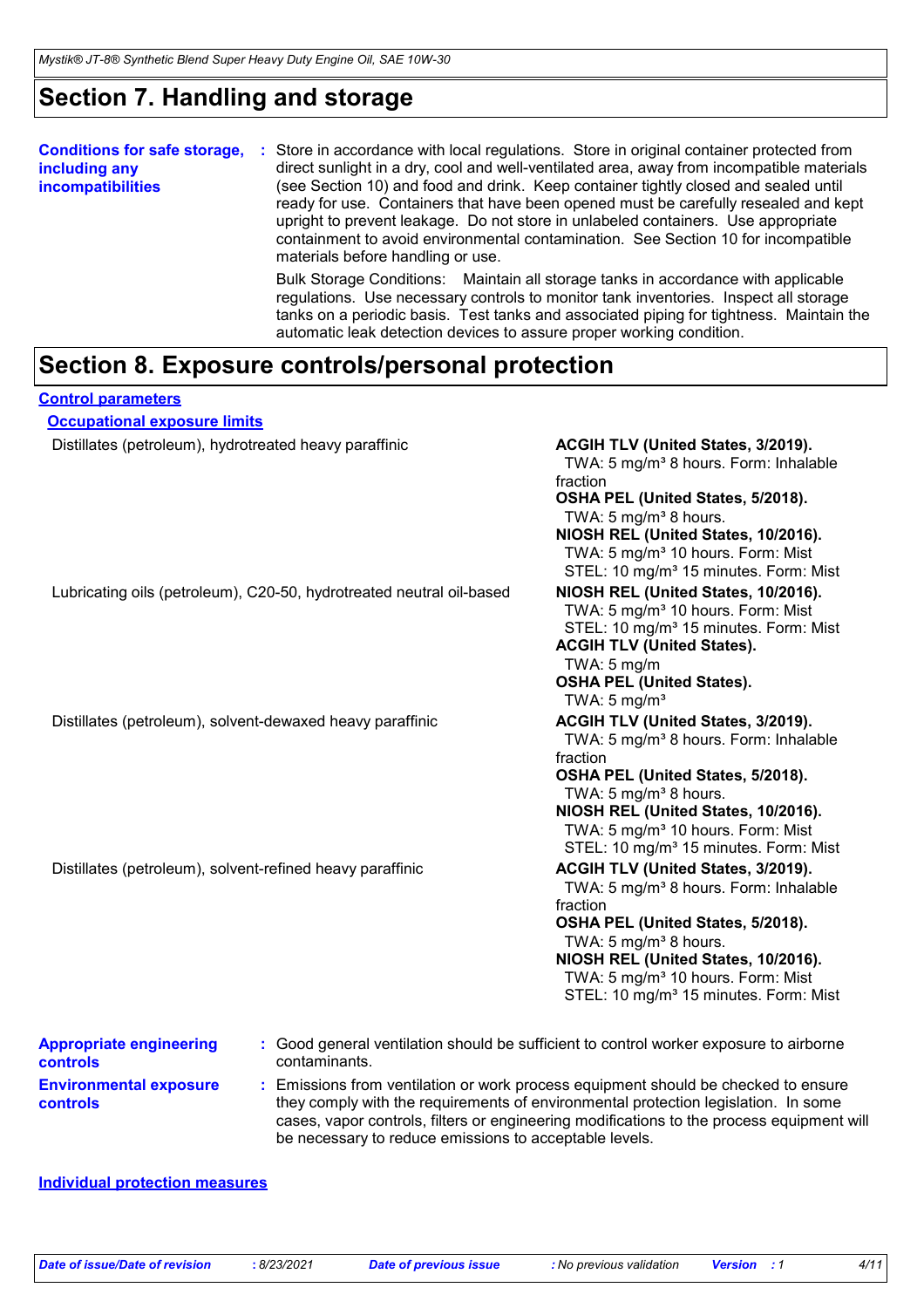## **Section 8. Exposure controls/personal protection**

| <b>Hygiene measures</b>       | : Wash hands, forearms and face thoroughly after handling chemical products, before<br>eating, smoking and using the lavatory and at the end of the working period.<br>Appropriate techniques should be used to remove potentially contaminated clothing.<br>Wash contaminated clothing before reusing. Ensure that eyewash stations and safety<br>showers are close to the workstation location.                                                                                                                                                   |
|-------------------------------|-----------------------------------------------------------------------------------------------------------------------------------------------------------------------------------------------------------------------------------------------------------------------------------------------------------------------------------------------------------------------------------------------------------------------------------------------------------------------------------------------------------------------------------------------------|
| <b>Eye/face protection</b>    | : Safety glasses equipped with side shields are recommended as minimum protection in<br>industrial settings. If contact is possible, the following protection should be worn, unless<br>the assessment indicates a higher degree of protection: chemical splash goggles.<br>Safety eyewear complying with an approved standard should be used when a risk<br>assessment indicates this is necessary to avoid exposure to liquid splashes, mists,<br>gases or dusts. If inhalation hazards exist, a full-face respirator may be required<br>instead. |
| <b>Skin protection</b>        |                                                                                                                                                                                                                                                                                                                                                                                                                                                                                                                                                     |
| <b>Hand protection</b>        | : Chemical-resistant gloves complying with an approved standard should be worn at all<br>times when handling chemical products if a risk assessment indicates this is necessary.                                                                                                                                                                                                                                                                                                                                                                    |
| <b>Body protection</b>        | : Personal protective equipment for the body should be selected based on the task being<br>performed and the risks involved and should be approved by a specialist before<br>handling this product.                                                                                                                                                                                                                                                                                                                                                 |
| <b>Other skin protection</b>  | : Avoid skin contact with liquid. Appropriate footwear and any additional skin protection<br>measures should be selected based on the task being performed and the risks involved<br>and should be approved by a specialist before handling this product. Leather boots are<br>not protective for liquid contact.                                                                                                                                                                                                                                   |
| <b>Respiratory protection</b> | : Avoid inhalation of gases, vapors, mists or dusts. Use a properly fitted, air-purifying or<br>supplied-air respirator complying with an approved standard if a risk assessment<br>indicates this is necessary. Respirator selection must be based on known or anticipated<br>exposure levels, the hazards of the product and the safe working limits of the selected<br>respirator.                                                                                                                                                               |

## **Section 9. Physical and chemical properties**

| <b>Appearance</b>                               |                                                            |
|-------------------------------------------------|------------------------------------------------------------|
| <b>Physical state</b>                           | : Liquid.                                                  |
| <b>Color</b>                                    | $:$ Amber.                                                 |
| <b>Odor</b>                                     | Mild petroleum odor                                        |
| рH                                              | Not available.                                             |
| <b>Boiling point</b>                            | $:$ Not available.                                         |
| <b>Flash point</b>                              | Open cup: 232°C (449.6°F) [Cleveland.]                     |
| Lower and upper explosive<br>(flammable) limits | $:$ Not available.                                         |
| <b>Vapor pressure</b>                           | $:$ Not available.                                         |
| <b>Vapor density</b>                            | $:$ Not available.                                         |
| <b>Relative density</b>                         | : 0.87                                                     |
| <b>Density Ibs/gal</b>                          | $:$ Estimated 7.25 lbs/gal                                 |
| Density gm/cm <sup>3</sup>                      | $:$ Not available.                                         |
| <b>Gravity, <sup>o</sup>API</b>                 | : Estimated 31 $@$ 60 F                                    |
| Flow time (ISO 2431)                            | $:$ Not available.                                         |
| <b>Viscosity</b>                                | Kinematic (40°C (104°F)): 0.83 cm <sup>2</sup> /s (83 cSt) |
| <b>Viscosity SUS</b>                            | : Estimated 384 SUS @104 F                                 |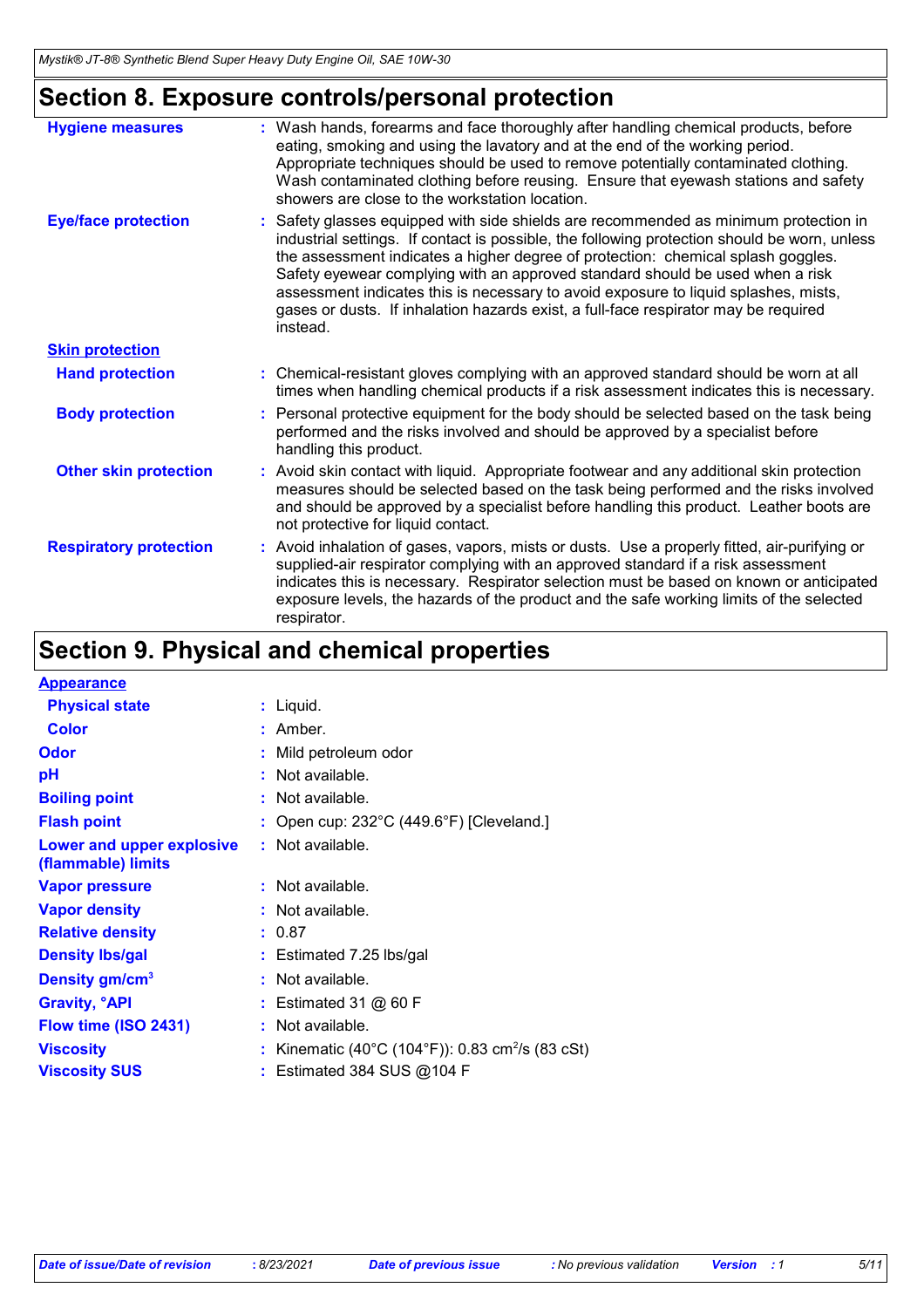## **Section 10. Stability and reactivity**

| <b>Reactivity</b>                                   | : Not expected to be Explosive, Self-Reactive, Self-Heating, or an Organic Peroxide<br>under US GHS Definition(s). |  |
|-----------------------------------------------------|--------------------------------------------------------------------------------------------------------------------|--|
| <b>Chemical stability</b>                           | : The product is stable.                                                                                           |  |
| <b>Possibility of hazardous</b><br><b>reactions</b> | : Under normal conditions of storage and use, hazardous reactions will not occur.                                  |  |
| <b>Conditions to avoid</b>                          | : No specific data.                                                                                                |  |
| <b>Incompatible materials</b>                       | : No specific data.                                                                                                |  |
| <b>Hazardous decomposition</b><br>products          | : Under normal conditions of storage and use, hazardous decomposition products should<br>not be produced.          |  |

## **Section 11. Toxicological information**

### **Information on toxicological effects**

| <b>Acute toxicity</b> |  |  |  |  |  |  |
|-----------------------|--|--|--|--|--|--|
|                       |  |  |  |  |  |  |

| <b>Product/ingredient name</b>                                  | <b>Result</b> | <b>Species</b> | <b>Dose</b> | <b>Exposure</b> |
|-----------------------------------------------------------------|---------------|----------------|-------------|-----------------|
| Distillates (petroleum),<br>hydrotreated heavy paraffinic       | LD50 Dermal   | Rat            | >5000 mg/kg |                 |
|                                                                 | LD50 Oral     | Rat            | >5000 mg/kg |                 |
| Distillates (petroleum),<br>solvent-dewaxed heavy<br>paraffinic | LD50 Dermal   | Rabbit         | >5000 mg/kg |                 |
|                                                                 | LD50 Oral     | Rat            | >5000 mg/kg |                 |
| Distillates (petroleum),<br>solvent-refined heavy<br>paraffinic | LD50 Dermal   | Rabbit         | 2000 mg/kg  |                 |
|                                                                 | LD50 Oral     | Rat            | 5000 mg/kg  |                 |

**Conclusion/Summary : Distillates (petroleum), hydrotreated heavy paraffinic**: Mineral oil mists derived from highly refined oils are reported to have low acute and sub-acute toxicities in animals. Effects from single and short-term repeated exposures to high concentrations of mineral oil mists well above applicable workplace exposure levels include lung inflammatory reaction, lipoid granuloma formation and lipoid pneumonia. In acute and sub-acute studies involving exposures to lower concentrations of mineral oil mists at or near current work place exposure levels produced no significant toxicological effects. **Distillates (petroleum), solvent-dewaxed heavy paraffinic**: Mineral oil mists derived from highly refined oils are reported to have low acute and sub-acute toxicities in animals. Effects from single and short-term repeated exposures to high concentrations of mineral oil mists well above applicable workplace exposure levels include lung inflammatory reaction, lipoid granuloma formation and lipoid pneumonia. In acute and sub-acute studies involving exposures to lower concentrations of mineral oil mists at or near current work place exposure levels produced no significant toxicological effects. **Distillates (petroleum), solvent-refined heavy paraffinic**: Mineral oil mists derived from highly refined oils are reported to have low acute and sub-acute toxicities in animals. Effects from single and short-term repeated exposures to high concentrations of mineral oil mists well above applicable workplace exposure levels include lung inflammatory reaction, lipoid granuloma formation and lipoid pneumonia. In acute and sub-acute studies involving exposures to lower concentrations of mineral oil mists at or near current work place exposure levels produced no significant toxicological effects. **reaction mass of isomers of: C7-9-alkyl 3-(3,5-di-tert-butyl-4-hydroxyphenyl) propionate**: In subchronic studies, certain alkyl phenols have been associated with liver effects (cellular hypertrophy) following oral administration to rats. These liver effects were characterized by necrosis and fibrosis at doses of 250 mg/kg/day or higher. Also, effects on prothrombin index were reported, however this effect is not seen in all studies. Chronic studies did not find carcinogenic effects in rats or mice.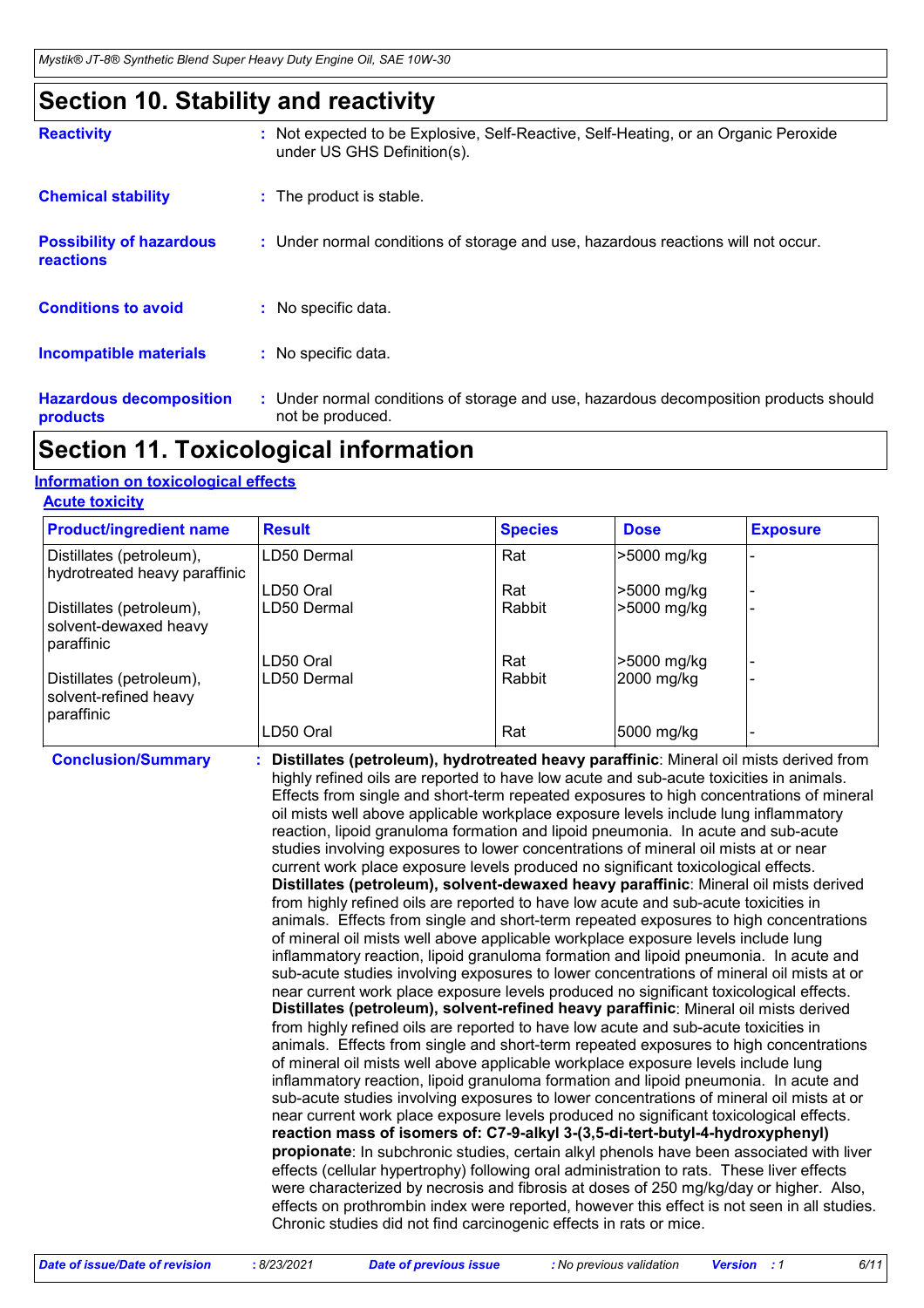## **Section 11. Toxicological information**

## **Irritation/Corrosion**

#### Not available.

| <b>Skin</b>               | $\pm$ No additional information. |
|---------------------------|----------------------------------|
| <b>Eyes</b>               | $:$ No additional information.   |
| <b>Respiratory</b>        | $:$ No additional information.   |
| <b>Sensitization</b>      |                                  |
| Not available.            |                                  |
| <b>Skin</b>               | $:$ No additional information.   |
| <b>Respiratory</b>        | : No additional information.     |
| <b>Mutagenicity</b>       |                                  |
| Not available.            |                                  |
| <b>Conclusion/Summary</b> | : No additional information.     |
|                           |                                  |

#### **Carcinogenicity**

Not available.

**Conclusion/Summary : Distillates (petroleum), solvent-refined heavy paraffinic**: In long term studies (up to two years) no carcinogenic effects have been reported in any animal species tested.

### **Classification**

| <b>Product/ingredient name</b>                                              | <b>OSHA</b>                  | <b>IARC</b> | <b>NTP</b> |
|-----------------------------------------------------------------------------|------------------------------|-------------|------------|
| Distillates (petroleum),<br>solvent-refined heavy<br>paraffinic             |                              | 4           |            |
| <b>Reproductive toxicity</b><br>Not available.                              |                              |             |            |
| <b>Conclusion/Summary</b><br><b>Teratogenicity</b><br>Not available.        | : No additional information. |             |            |
| <b>Conclusion/Summary</b>                                                   | : No additional information. |             |            |
| Specific target organ toxicity (single exposure)<br>Not available.          |                              |             |            |
| <b>Specific target organ toxicity (repeated exposure)</b><br>Not available. |                              |             |            |
| <b>Aspiration hazard</b><br>Not available.                                  |                              |             |            |
| <b>Information on the likely</b><br>routes of exposure                      | : Not available.             |             |            |

#### **Potential acute health effects**

| Eye contact         | : No known significant effects or critical hazards. |
|---------------------|-----------------------------------------------------|
| <b>Inhalation</b>   | : No known significant effects or critical hazards. |
| <b>Skin contact</b> | : No known significant effects or critical hazards. |
| <b>Ingestion</b>    | : No known significant effects or critical hazards. |

| Symptoms related to the physical, chemical and toxicological characteristics |                     |  |  |  |
|------------------------------------------------------------------------------|---------------------|--|--|--|
| <b>Eve contact</b>                                                           | : No specific data. |  |  |  |
| <b>Inhalation</b>                                                            | : No specific data. |  |  |  |

```
Date of issue/Date of revision : 8/23/2021 Date of previous issue : No previous validation Version : 1 7/11
```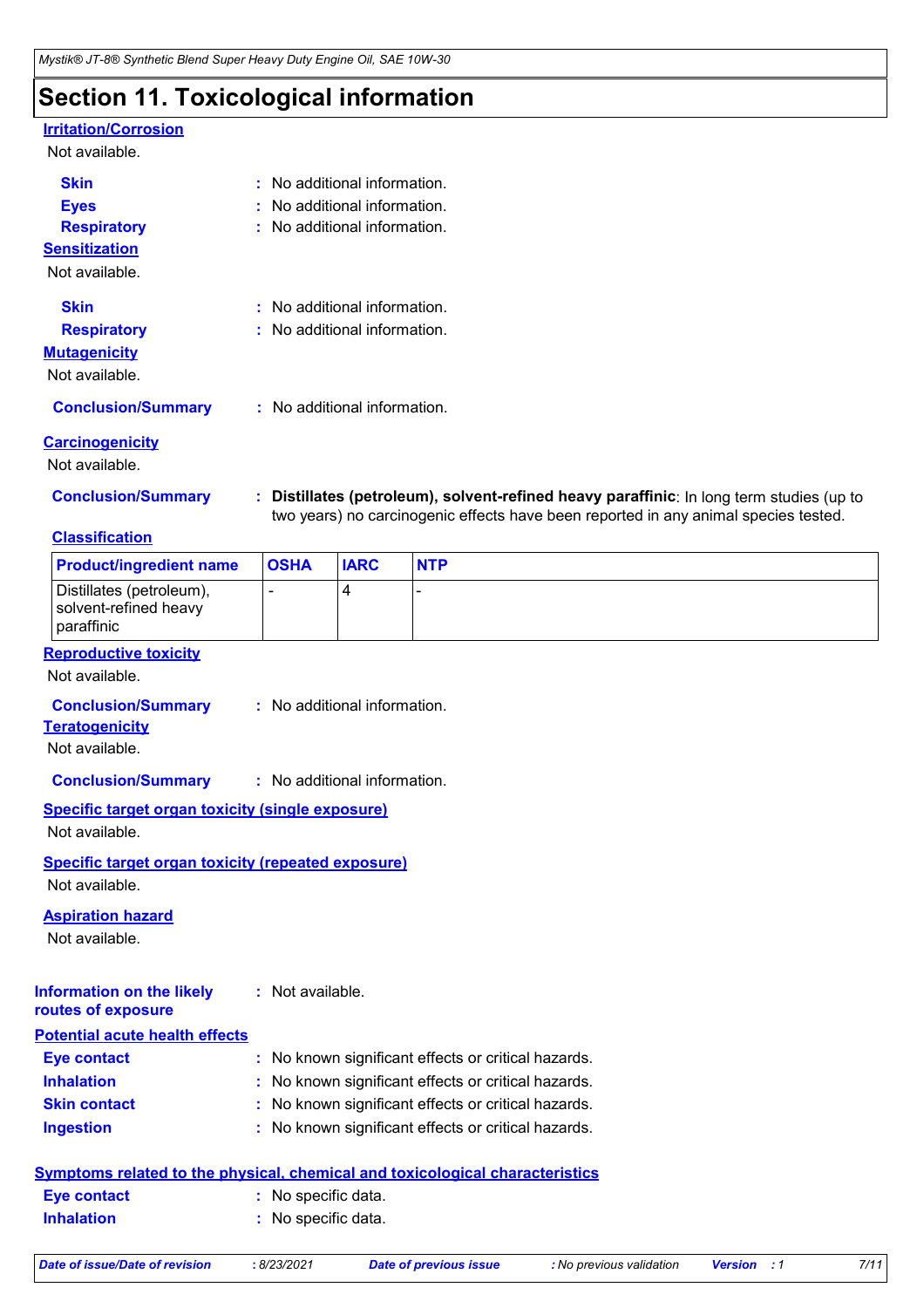## **Section 11. Toxicological information**

| <b>Skin contact</b>                               | : No specific data.                                                                             |
|---------------------------------------------------|-------------------------------------------------------------------------------------------------|
| <b>Ingestion</b>                                  | : No specific data.                                                                             |
|                                                   |                                                                                                 |
|                                                   | <u>Delayed and immediate effects and also chronic effects from short and long term exposure</u> |
| <b>Short term exposure</b>                        |                                                                                                 |
| <b>Potential immediate</b><br>effects             | : Not available.                                                                                |
| <b>Potential delayed effects</b>                  | : Not available.                                                                                |
| <b>Long term exposure</b>                         |                                                                                                 |
| <b>Potential immediate</b><br>effects             | : Not available.                                                                                |
| <b>Potential delayed effects : Not available.</b> |                                                                                                 |
| <b>Potential chronic health effects</b>           |                                                                                                 |
| Not available.                                    |                                                                                                 |
| <b>General</b>                                    | : No known significant effects or critical hazards.                                             |
| <b>Carcinogenicity</b>                            | : No known significant effects or critical hazards.                                             |
| <b>Mutagenicity</b>                               | : No known significant effects or critical hazards.                                             |
| <b>Teratogenicity</b>                             | : No known significant effects or critical hazards.                                             |
| <b>Developmental effects</b>                      | : No known significant effects or critical hazards.                                             |
| <b>Fertility effects</b>                          | : No known significant effects or critical hazards.                                             |
|                                                   |                                                                                                 |

## **Section 12. Ecological information**

#### **Toxicity**

Not available.

**Conclusion/Summary :** Not available.

#### **Persistence and degradability**

**Conclusion/Summary :** Not available.

#### **Bioaccumulative potential**

| <b>Product/ingredient name</b>                                                                  | $\mathsf{LogP}_\mathsf{ow}$ | <b>BCF</b> | <b>Potential</b> |
|-------------------------------------------------------------------------------------------------|-----------------------------|------------|------------------|
| Distillates (petroleum),<br>solvent-refined heavy<br>paraffinic                                 | 3.9 <sub>to</sub> 6         |            | high             |
| reaction mass of isomers of:<br>C7-9-alkyl 3-(3,5-di-tert-butyl-<br>4-hydroxyphenyl) propionate | $\sqrt{9.2}$                | 260        | low              |

#### **Mobility in soil**

| <b>Soil/water partition</b>    | : Not available. |
|--------------------------------|------------------|
| coefficient (K <sub>oc</sub> ) |                  |

**Other adverse effects** : No known significant effects or critical hazards.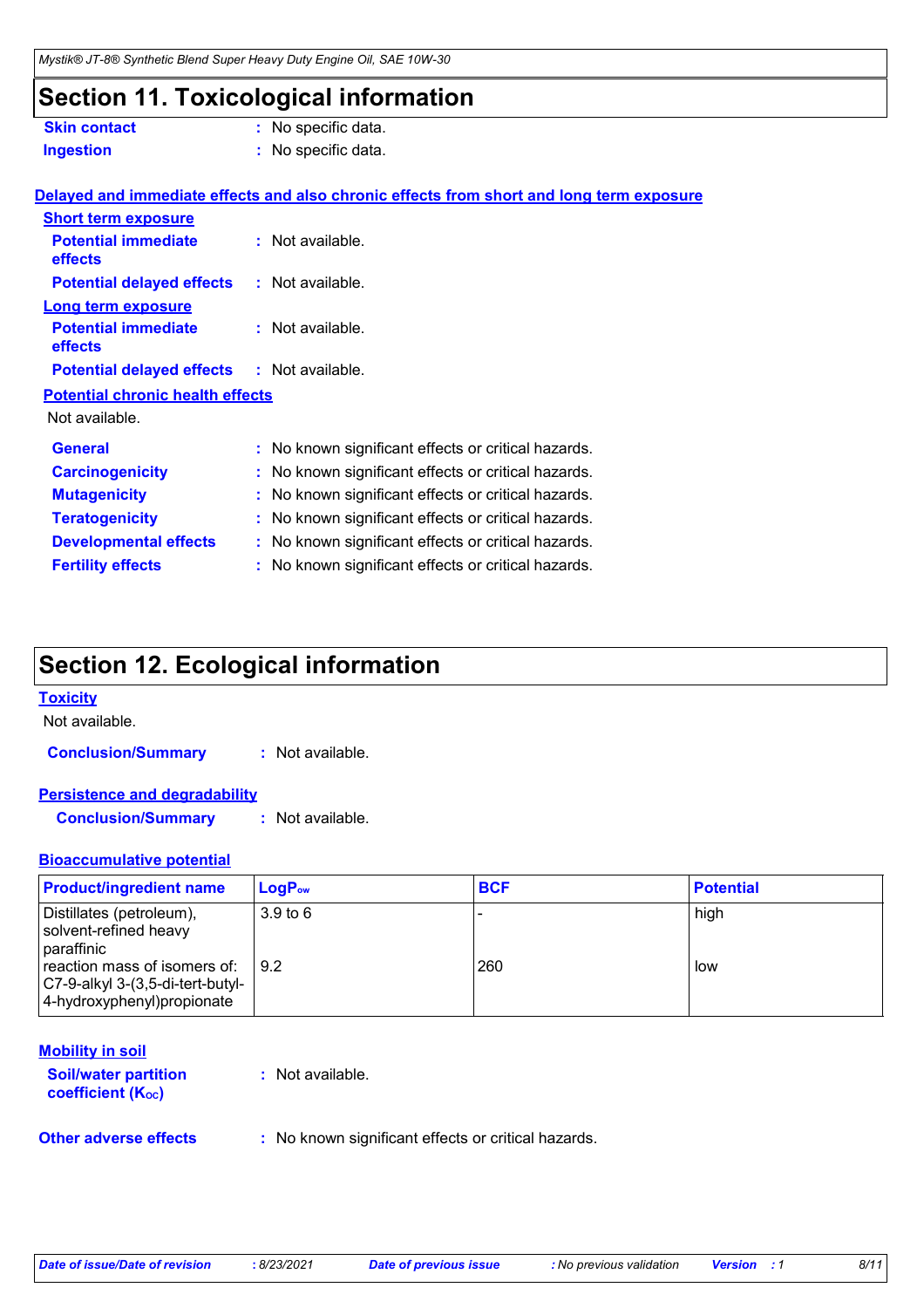## **Section 13. Disposal considerations**

#### **Disposal methods :**

The generation of waste should be avoided or minimized wherever possible. Disposal of this product, solutions and any by-products should at all times comply with the requirements of environmental protection and waste disposal legislation and any regional local authority requirements. Dispose of surplus and non-recyclable products via a licensed waste disposal contractor. Waste should not be disposed of untreated to the sewer unless fully compliant with the requirements of all authorities with jurisdiction. Waste packaging should be recycled. Incineration or landfill should only be considered when recycling is not feasible. This material and its container must be disposed of in a safe way. Empty containers or liners may retain some product residues. Avoid dispersal of spilled material and runoff and contact with soil, waterways, drains and sewers.

## **Section 14. Transport information**

|                                      | <b>DOT Classification</b> | <b>IMDG</b>    | <b>IATA</b>    |
|--------------------------------------|---------------------------|----------------|----------------|
| <b>UN number</b>                     | Not regulated.            | Not regulated. | Not regulated. |
| <b>UN proper</b><br>shipping name    | $\overline{\phantom{a}}$  |                |                |
| <b>Transport</b><br>hazard class(es) |                           |                |                |
| <b>Packing group</b>                 | $\overline{\phantom{a}}$  |                |                |
| <b>Environmental</b><br>hazards      | No.                       | No.            | No.            |

**Oil:** The product(s) represented by this SDS is (are) regulated as "oil" under 49 CFR Part 130. Shipments by rail or highway in packaging having a capacity of 3500 gallons or more or in a quantity greater 42,000 gallons are subject to these requirements. In addition, mixtures containing 10% or more of this product may be subject to these requirements.

**Special precautions for user** : Transport within user's premises: always transport in closed containers that are upright and secure. Ensure that persons transporting the product know what to do in the event of an accident or spillage.

| <b>Transport in bulk according</b> | : Not available. |  |
|------------------------------------|------------------|--|
| to Annex II of MARPOL and          |                  |  |
| the <b>IBC</b> Code                |                  |  |

## **Section 15. Regulatory information**

**U.S. Federal regulations : SARA 302/304 Clean Water Act (CWA) 307**: Phosphorodithioic acid, mixed O,O-bis(sec-Bu and isooctyl) esters, zinc salts; toluene; benzene; Nickel **Clean Water Act (CWA) 311**: fumaric acid; toluene; ethylenediamine; vinyl acetate; benzene **United States inventory (TSCA 8b)**: All components are listed or exempted. This material is classified as an oil under Section 311 of the Clean Water Act (CWA) and the Oil Pollution Act of 1990 (OPA). Discharges or spills which produce a visible sheen on waters of the United States, their adjoining shorelines, or into conduits leading to surface waters must be reported to the EPA's National Response Center at (800) 424-8802.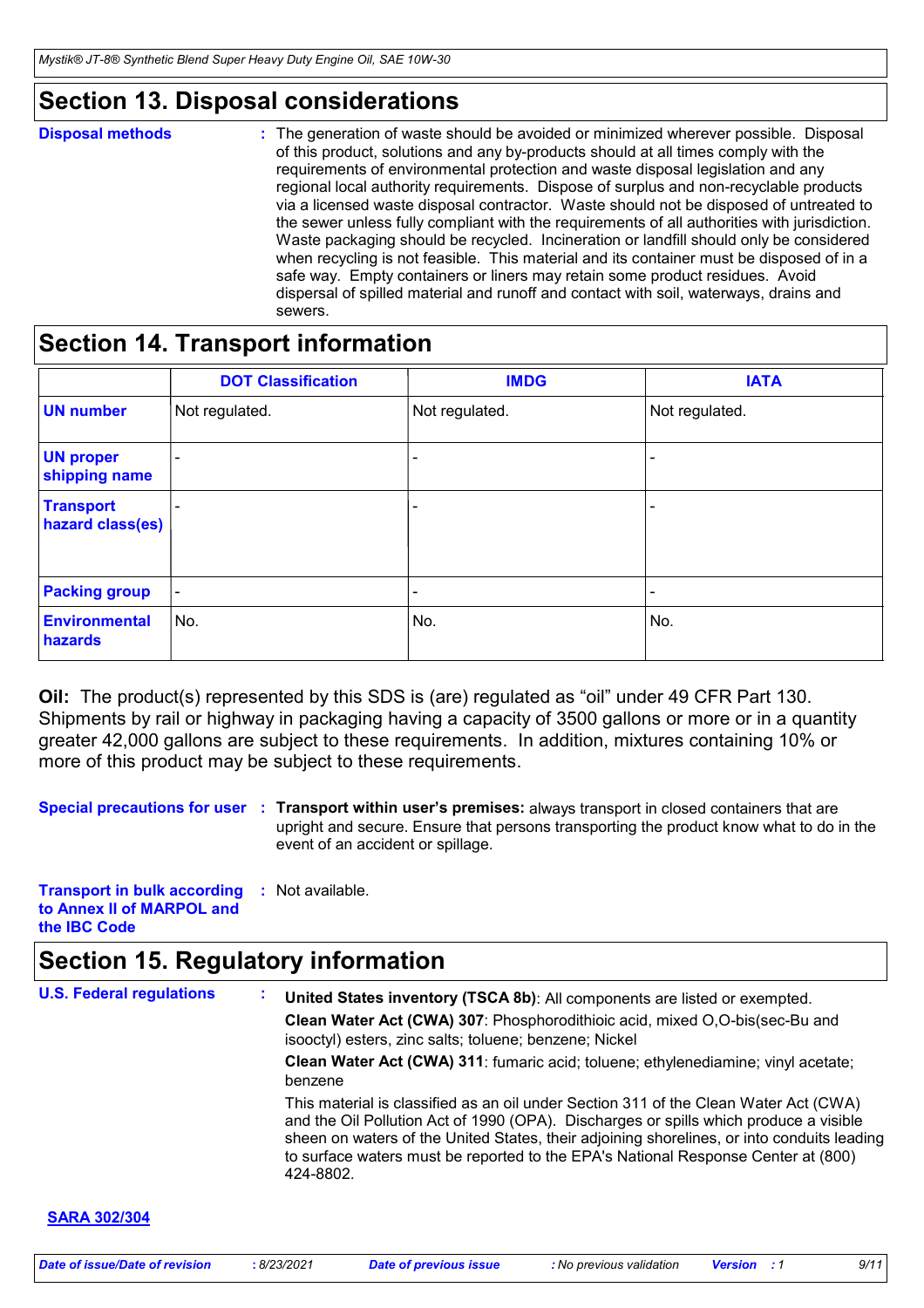## **Section 15. Regulatory information**

#### **Composition/information on ingredients**

|                                  |                    |                  | <b>SARA 302 TPQ</b> |               |              | <b>SARA 304 RQ</b> |  |
|----------------------------------|--------------------|------------------|---------------------|---------------|--------------|--------------------|--|
| <b>Name</b>                      | $\frac{9}{6}$      | <b>EHS</b> (lbs) |                     | (gallons)     | (lbs)        | $\vert$ (gallons)  |  |
| ethylenediamine<br>vinyl acetate | < 0.01<br>< 0.0001 | Yes.<br>Yes.     | 10000<br>1000       | 1337.1<br>129 | 5000<br>5000 | 668.5<br>644.8     |  |

**SARA 304 RQ :** 71442349.6 lbs / 32434826.7 kg [9848706.6 gal / 37281410 L]

#### **SARA 311/312**

**Classification :** Not applicable.

#### **Composition/information on ingredients**

No products were found.

#### **State regulations**

| <b>Massachusetts</b> | : None of the components are listed. |
|----------------------|--------------------------------------|
| <b>New York</b>      | : None of the components are listed. |
| <b>New Jersey</b>    | : None of the components are listed. |
| <b>Pennsylvania</b>  | : None of the components are listed. |

#### **California Prop. 65 Clear and Reasonable Warnings (2018)**

WARNING: This product can expose you to Benzene, which is known to the State of California to cause cancer and birth defects or other reproductive harm. This product can expose you to chemicals including Nickel, which is known to the State of California to cause cancer, and Toluene, which is known to the State of California to cause birth defects or other reproductive harm. For more information go to www.P65Warnings.ca.gov.

### **International regulations**

**Inventory list**

| <b>United States</b>     | : All components are listed or exempted.                                             |
|--------------------------|--------------------------------------------------------------------------------------|
| <b>Australia</b>         | : All components are listed or exempted.                                             |
| <b>Canada</b>            | : All components are listed or exempted.                                             |
| <b>China</b>             | : Not determined.                                                                    |
| <b>Europe</b>            | : All components are listed or exempted.                                             |
| <b>Japan</b>             | : Japan inventory (ENCS): Not determined.<br>Japan inventory (ISHL): Not determined. |
| <b>Malaysia</b>          | : Not determined.                                                                    |
| <b>New Zealand</b>       | : All components are listed or exempted.                                             |
| <b>Philippines</b>       | : Not determined.                                                                    |
| <b>Republic of Korea</b> | : All components are listed or exempted.                                             |
| <b>Taiwan</b>            | : Not determined.                                                                    |
| <b>Thailand</b>          | : Not determined.                                                                    |
| <b>Turkey</b>            | : Not determined.                                                                    |
| <b>Viet Nam</b>          | : Not determined.                                                                    |

## **Section 16. Other information**

**National Fire Protection Association (U.S.A.)**



**Reprinted with permission from NFPA 704-2001, Identification of the Hazards of Materials for Emergency Response Copyright ©1997, National Fire Protection Association, Quincy, MA 02269. This reprinted material is not the complete and official position of the National Fire Protection Association, on the referenced subject which is represented only by the standard in its entirety.**